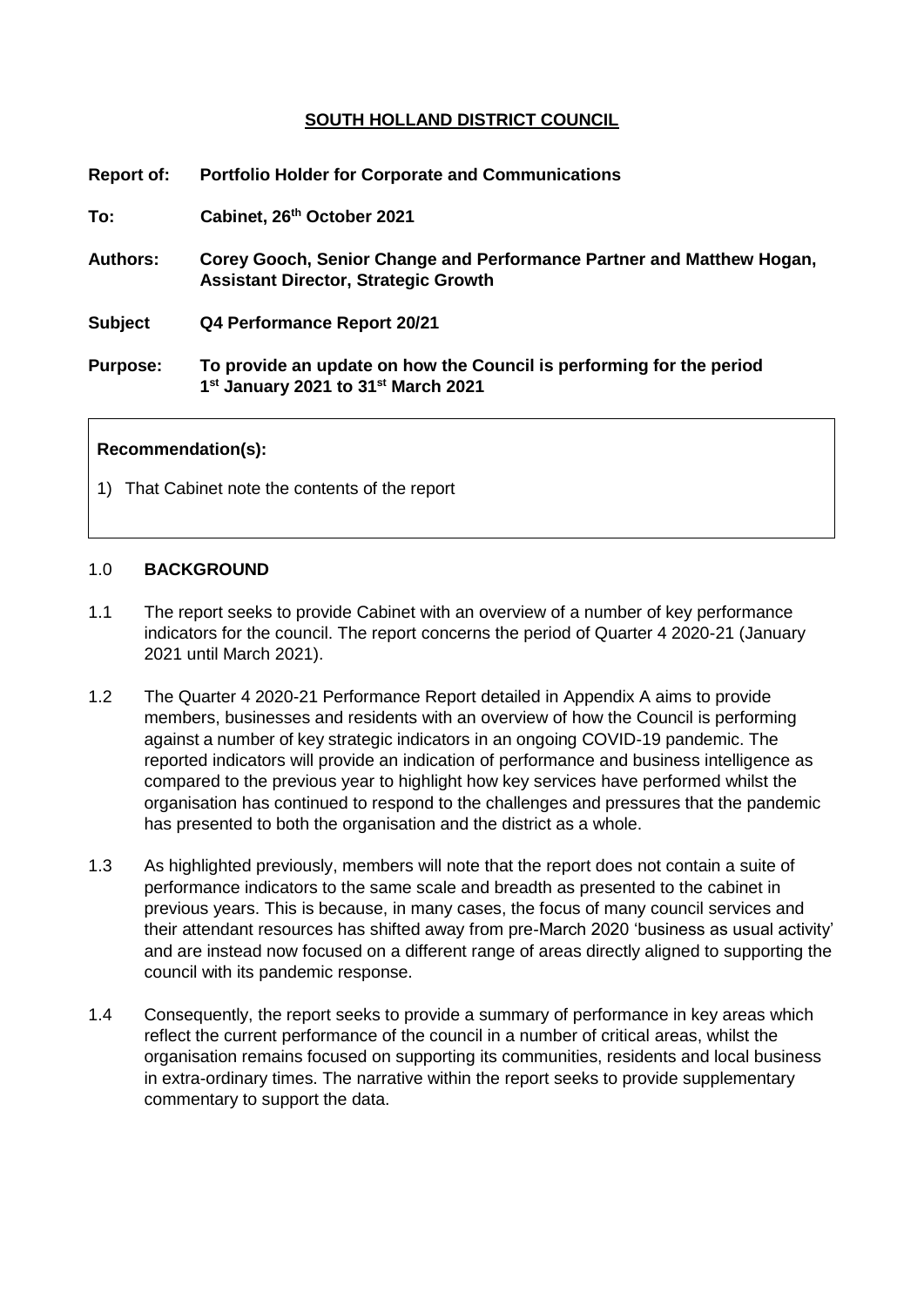# 2.0 **KEY PERFORMANCE AND BUSINESS INTELLIGENCE INDICATORS**

- 2.1 The Council continues to adapt to how it has delivered its services since the start of the Covid-19 Pandemic both in terms of moving towards a more agile and remote based way of working, as well as responding to those most in need whether it be vulnerability or local businesses within the economy.
- 2.2 Q4 saw one of the highest volume of calls into the service since Q2 2018, with 22,017 calls for the quarter. Despite a predicted spike in calls due to elections, the customer contact team has achieved an answer rate of just over 90%, improving on last year's Q4 rate of 87.4%. Additionally call duration in has increased by 60 seconds compared to the same period in 2020 (4 min 41 secs). These rises in volumes and call durations are linked to the easing of lockdown restrictions as they affect residents. Furthermore, following the budget and plans from the Government for the "Roadmap out of Lockdown", the customer service team have been actively supporting and signposting customers whilst continuing to focus on providing digital solutions in addition to traditional contact channels. Our customers are continuing to use email/web forms as a key form of contact, this quarter we saw a 56% increase (3486 emails) compared to the same period in 2020 (1402 emails). Emails are prioritised daily to maintain this positive change in customer habits and we have seen an 89% increase in 2020-21, receiving 12497 emails compared to the 2019-20 (6601).
- 2.3 With regards to communication with residents, Comparison between Q3 20/21 and Q4 20/21 does show a reduction in both social media and website activity in this time. This has been reflective since the peak of COVID messaging back in Q1 20/21 and is a nationwide trend as audiences begin to experience fatigue with transactional, ongoing coronavirus messaging, whilst there is also a notable reduction in new COVID-based opportunities or messaging to share with residents and businesses compared to previous quarters.
- 2.4 During the month of February and early March we suffered from the severely bad weather with snow and ice, during the period the temperature was significantly low which had an effect with ice being around for a longer period of time up to 2/3 weeks and this increased the amount of missed collections due to the crews only being able to access certain roads. As a result Q4 has seen an increase into the number of missed waste collections, however when considering 61 per 100,000 missed collections equating to 623 in total for the quarter against just under 1 million total collections throughout the district (999,144 successful collections) in Q4 this number is minimal.
- 2.5 In terms of economy and employment, as of February 2021 when the latest DWP figures were published we have seen a drop of 3,258 residents in the district on Universal credit, it is felt these changes reflect the increase in demand over the Christmas period for staff in both the food and flower sectors who hit their main peaks at this time.
- 2.6 The attached Appendix A, includes further data around housing, housing development, public protection, tax and benefits as well as community related indicators with supporting supplementary commentary alongside.

# 3.0 **REASONS FOR RECOMMENDATION(S)**

3.1 That the contents of this report be noted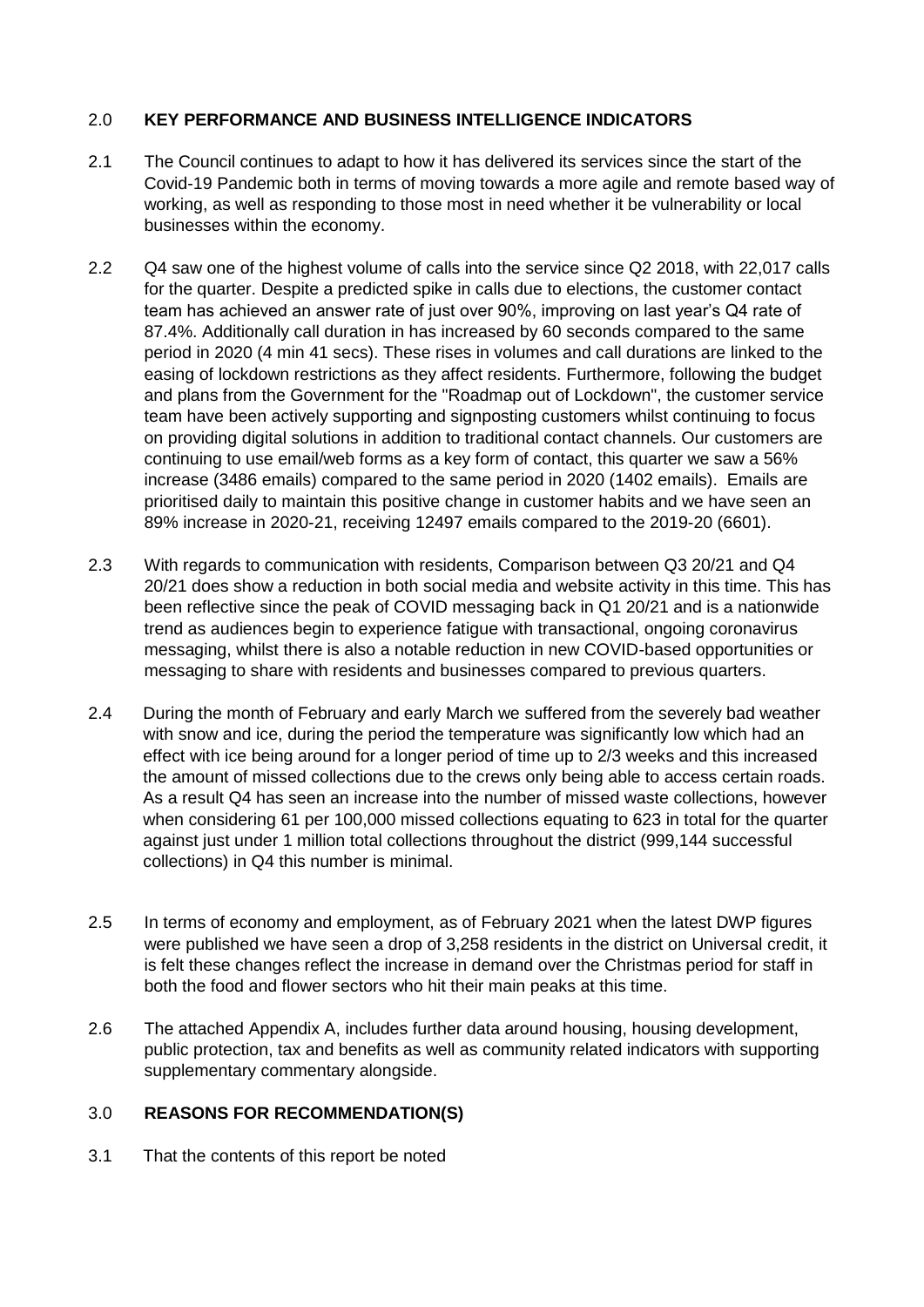## 4.0 **EXPECTED BENEFITS**

4.1 That the council's performance is properly scrutinised

## 5.0 **IMPLICATIONS**

In preparing this report, the report author has considered the likely implications of the decision - particularly in terms of Carbon Footprint / Environmental Issues; Constitutional & Legal; Contracts; Corporate Priorities; Crime & Disorder; Data Protection; Equality & Diversity/Human Rights; Financial; Health & Wellbeing; Reputation; Risk Management; Safeguarding; Staffing; Stakeholders/Consultation/Timescales; Transformation Programme; Other. Where the report author considers that there may be implications under one or more of these headings, these are identified below.

#### 5.1 **Constitutional & Legal**

5.1.1 The report is made within the terms of reference of Cabinet.

## 5.2 **Crime and Disorder**

5.2.1 The report contains indicators which does convey some information relating to crime and disorder.

## 5.3 **Financial**

5.3.1 The report contains information on Council's performance which does convey some information relating to financial matters.

## 5.4 **Health & Wellbeing**

5.4.1 The report contains information on Council's performance which does convey some information relating to health and wellbeing.

#### 5.5 **Reputation**

5.5.1 Performance issues can cause some reputational consequence. It is the purpose of this report to highlight performance issues at an early stage.

#### 5.6 **Risk Management**

5.6.1 Performance issues may be subject to risk management measures to protect Council interests.

## 5.7 **Staffing**

5.7.1 The report contains information on Council's performance which does convey some information relating to staffing.

## 5.8 **Corporate Priorities**

5.8.1 The report presents progress monitoring of key performance indicators from the corporate